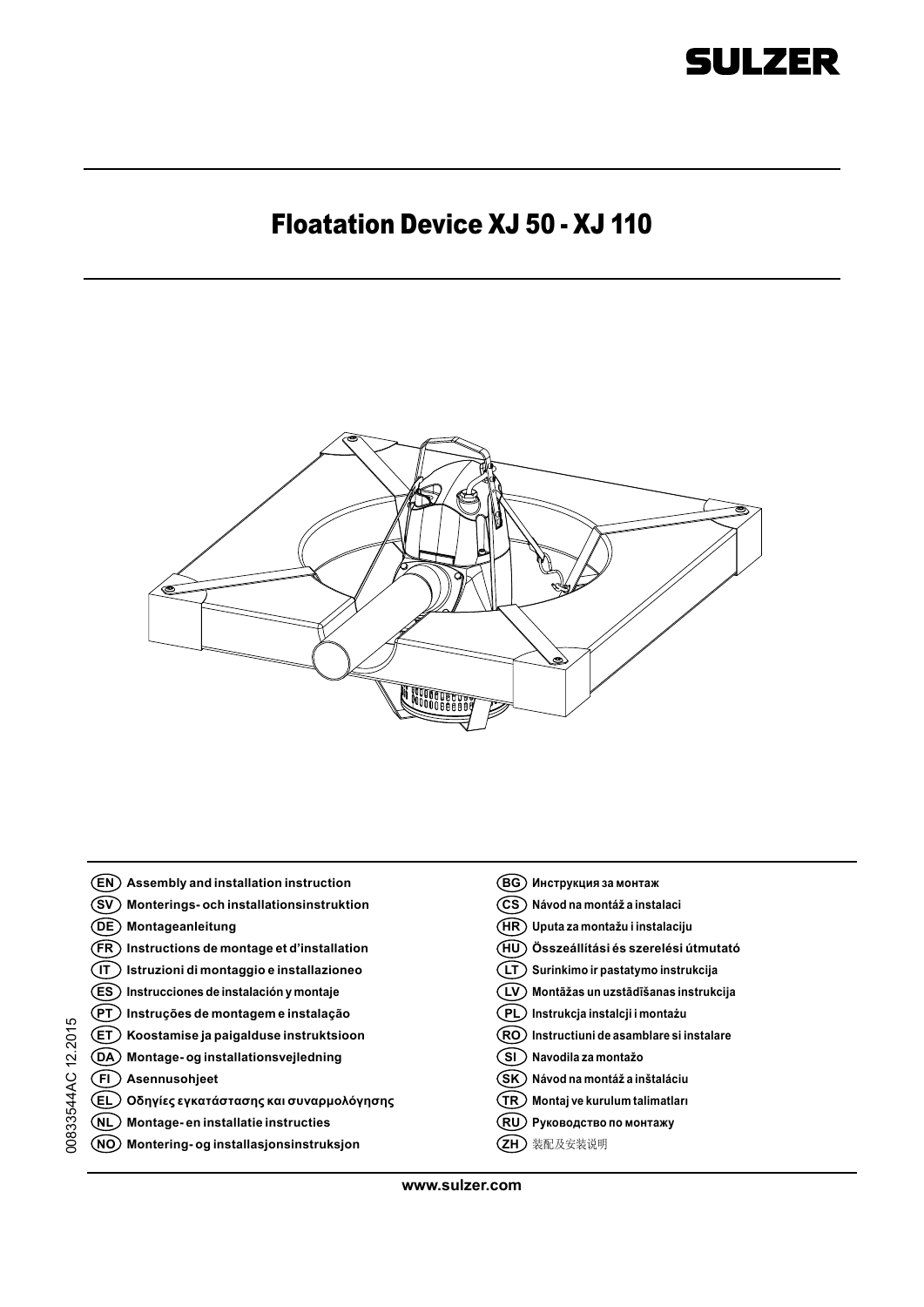Floatation device XJ 50 - XJ 110



#### **Floatation device XJ 50 - XJ 110**

Used by pump model:

XJ 50 XJ 80 XJ 110 XJS 50 XJS 80 XJS 110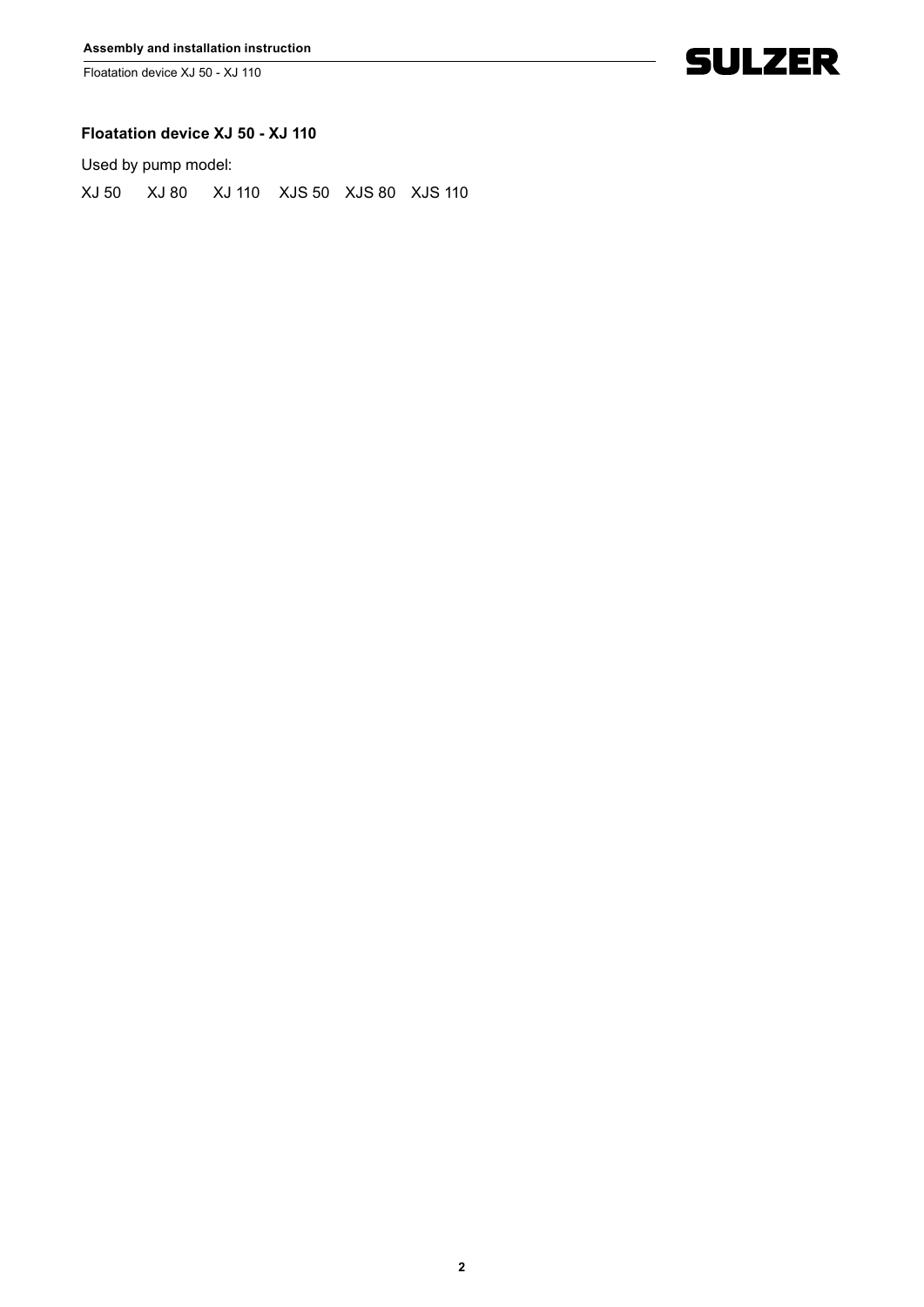Floatation device XJ 50 - XJ 110





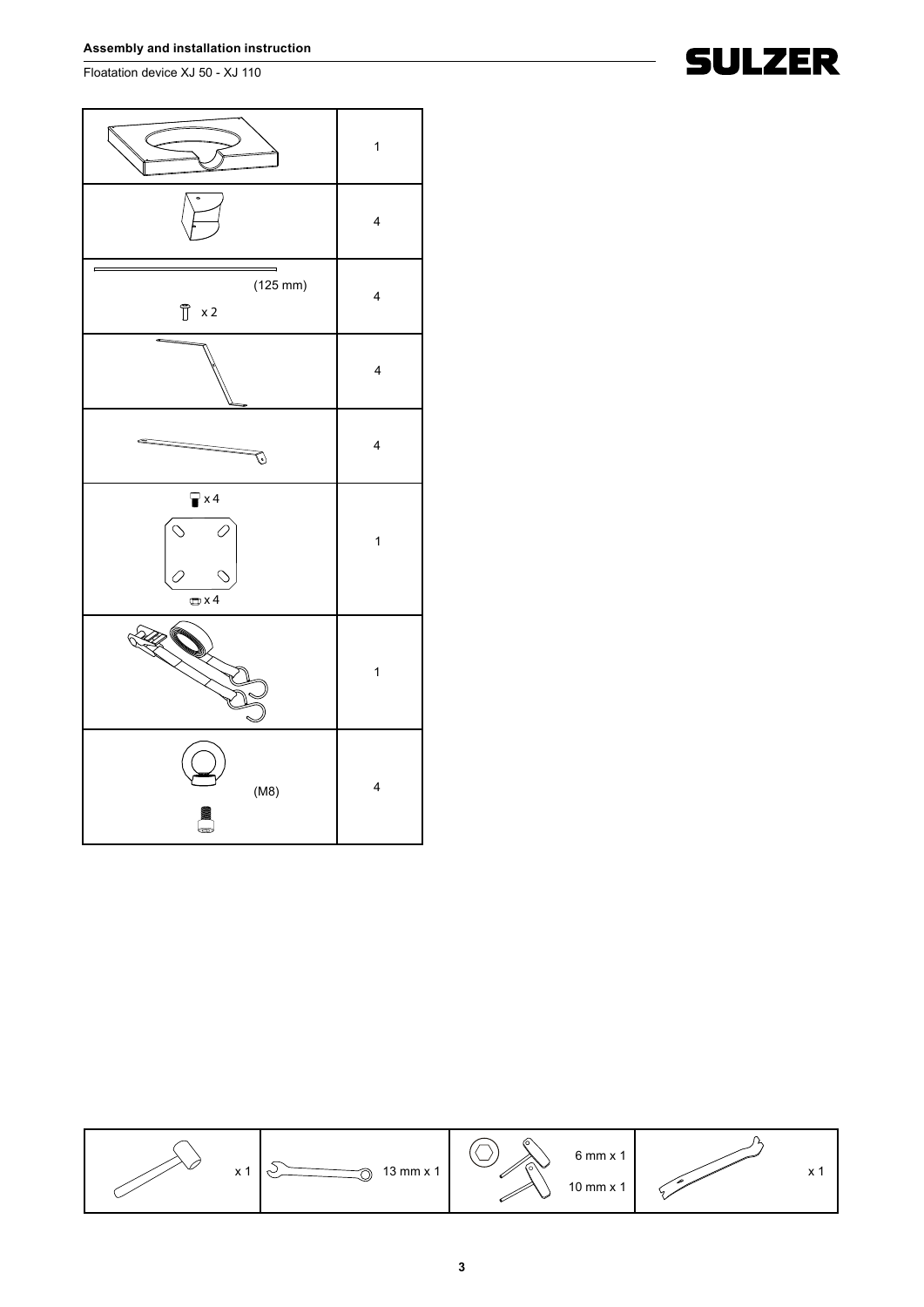Floatation device XJ 50 - XJ 110

## **Floatation device XJ 50 - XJ 110**









**SULZER**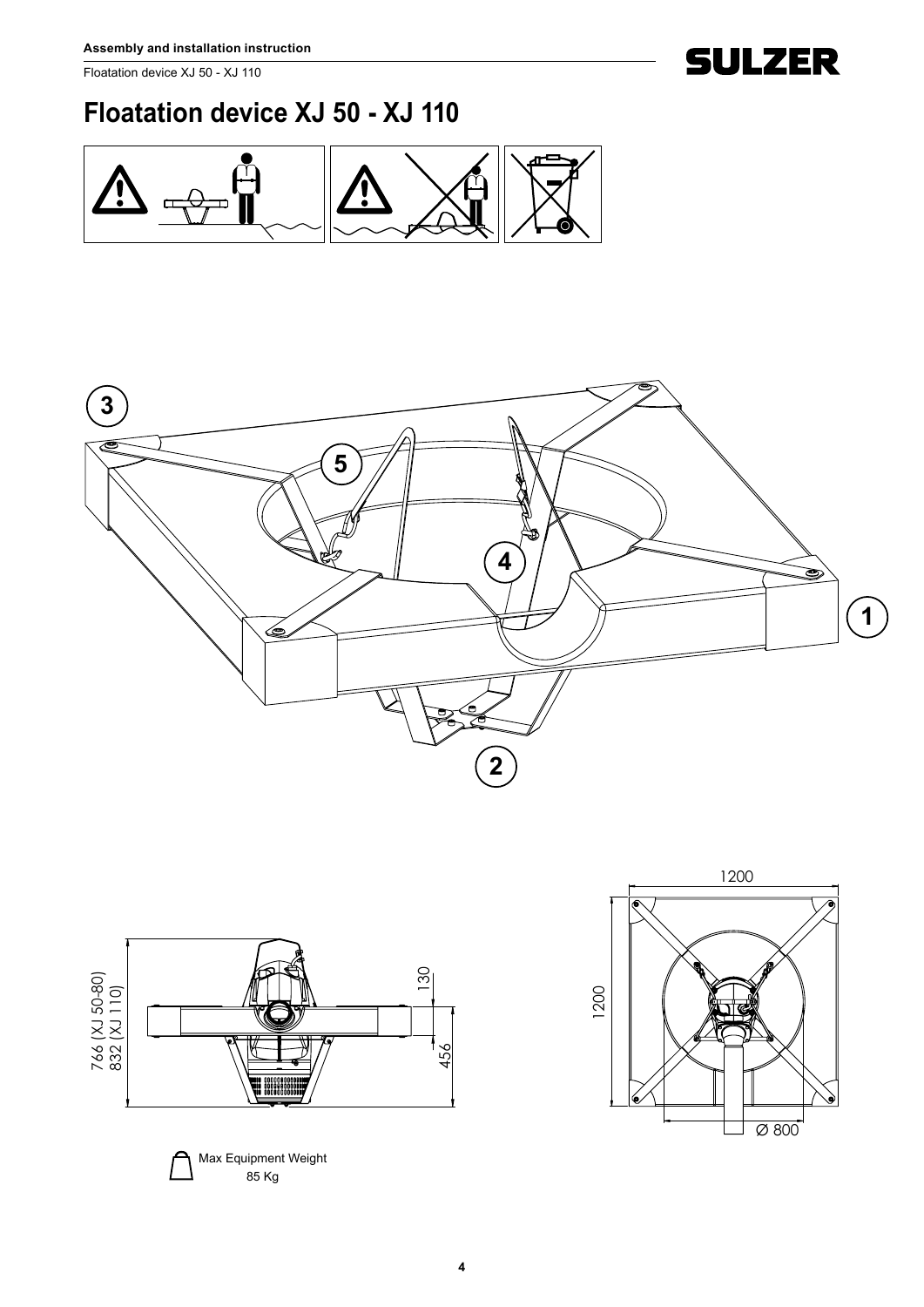Floatation device XJ 50 - XJ 110

# **SULZER**